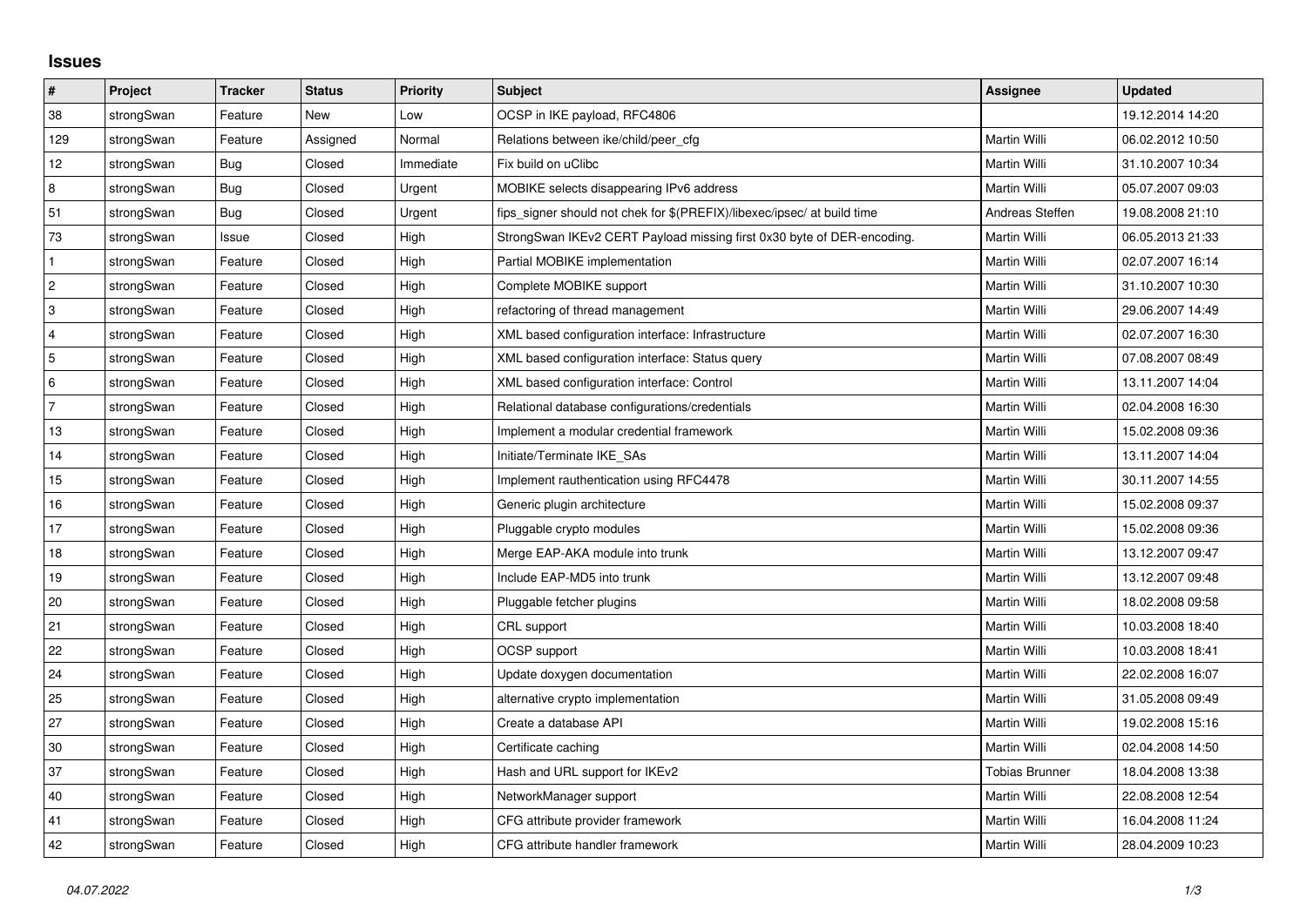| $\vert$ # | Project    | <b>Tracker</b> | <b>Status</b> | <b>Priority</b> | <b>Subject</b>                                                              | Assignee              | <b>Updated</b>   |
|-----------|------------|----------------|---------------|-----------------|-----------------------------------------------------------------------------|-----------------------|------------------|
| 46        | strongSwan | Feature        | Closed        | High            | DNS resolving for hosts in ike_cfg                                          | Martin Willi          | 09.06.2008 09:34 |
| 47        | strongSwan | Feature        | Closed        | High            | <b>RNG API</b>                                                              | <b>Martin Willi</b>   | 16.04.2008 11:27 |
| 48        | strongSwan | Feature        | Closed        | High            | Parallel trustchain verification                                            | Martin Willi          | 16.04.2008 11:33 |
| 54        | strongSwan | Feature        | Closed        | High            | <b>EAP-Identity Server functionality</b>                                    | Martin Willi          | 22.08.2008 12:55 |
| 59        | strongSwan | Feature        | Closed        | High            | Add additinal signal dependent parameter to bus                             | Martin Willi          | 29.07.2008 11:04 |
| 60        | strongSwan | Feature        | Closed        | High            | Implement draft-sheffer-ikev2-gtc-00 with PAM password verification         | Martin Willi          | 22.08.2008 12:59 |
| 10        | strongSwan | Bug            | Closed        | High            | distribution cannot be built because logout.cs template is missing in trunk | Martin Willi          | 18.09.2007 07:43 |
| 11        | strongSwan | Bug            | Closed        | High            | Show IKE_SA status overview                                                 | Martin Willi          | 31.10.2007 10:29 |
| 26        | strongSwan | <b>Bug</b>     | Closed        | High            | Port all tools to new crypto/credential APIs                                | Martin Willi          | 21.03.2008 18:04 |
| 31        | strongSwan | Bug            | Closed        | High            | ikev2/rw-eap-aka-rsa scenario fails                                         | Martin Willi          | 19.03.2008 15:25 |
| 32        | strongSwan | Bug            | Closed        | High            | ikev2/rw-no-idr scenario fails                                              | Martin Willi          | 19.03.2008 11:13 |
| 33        | strongSwan | <b>Bug</b>     | Closed        | High            | ikev2/crl-revoked scenario broken                                           | Martin Willi          | 19.03.2008 19:02 |
| 34        | strongSwan | Bug            | Closed        | High            | ikev2/multi-level-ca-loop segfaults                                         | <b>Martin Willi</b>   | 31.03.2008 09:19 |
| 35        | strongSwan | Bug            | Closed        | High            | ikev2/ocsp-no-signer-cert scenario segfaults                                | Martin Willi          | 02.04.2008 09:45 |
| 36        | strongSwan | Bug            | Closed        | High            | strongswan-4.2.0 does not compile with uclibc                               | <b>Martin Willi</b>   | 04.04.2008 13:51 |
| 43        | strongSwan | <b>Bug</b>     | Closed        | High            | missing certificate_identity in SQL database causes segfault                | Martin Willi          | 07.04.2008 10:08 |
| 45        | strongSwan | <b>Bug</b>     | Closed        | High            | Failure to open SQLite database crashes charon                              | <b>Martin Willi</b>   | 07.04.2008 09:16 |
| 49        | strongSwan | Bug            | Closed        | High            | starter log directly to terminal                                            | <b>Martin Willi</b>   | 30.04.2009 10:18 |
| 50        | strongSwan | <b>Bug</b>     | Closed        | High            | plutostderrlog option missing                                               | Martin Willi          | 11.05.2008 10:10 |
| 52        | strongSwan | Bug            | Closed        | High            | Migrate ESP sequence number in update_sa                                    | <b>Tobias Brunner</b> | 25.06.2008 08:40 |
| 55        | strongSwan | <b>Bug</b>     | Closed        | High            | Implement SHA512/384/256 HMAC with proper truncation in kernel              | Martin Willi          | 03.12.2009 11:41 |
| 56        | strongSwan | <b>Bug</b>     | Closed        | High            | New interface for EAP-SIM backend                                           | Martin Willi          | 24.10.2008 10:23 |
| 61        | strongSwan | Bug            | Closed        | High            | When recovering from DPD, firewall rules aren't added as necessary          | Andreas Steffen       | 06.05.2013 21:43 |
| 64        | strongSwan | <b>Bug</b>     | Closed        | High            | MOBIKE with changed NAT mappings                                            | Martin Willi          | 08.10.2008 14:21 |
| 65        | strongSwan | <b>Bug</b>     | Closed        | High            | Many UML tests fail                                                         | Andreas Steffen       | 07.10.2008 07:09 |
| 70        | strongSwan | <b>Bug</b>     | Closed        | High            | IP <sub>v6</sub>                                                            | Andreas Steffen       | 21.02.2009 11:09 |
| 71        | strongSwan | Bug            | Closed        | High            | Improved Acquire handling                                                   | Martin Willi          | 20.05.2009 11:54 |
| 79        | strongSwan | Bug            | Closed        | High            | Windows 7 sometimes fails to verify RSA signatures done by gcrypt           | Martin Willi          | 30.06.2009 12:22 |
| 68        | strongSwan | Issue          | Closed        | Normal          | ipsec pool - unknown IPSec command                                          | Martin Willi          | 06.05.2013 21:35 |
| 57        | strongSwan | Feature        | Closed        | Normal          | new pluto connection option: verify_identifier                              | Andreas Steffen       | 25.07.2013 10:07 |
| 67        | strongSwan | Feature        | Closed        | Normal          | Implement DH groups 22-24                                                   | Martin Willi          | 19.04.2010 14:51 |
| 69        | strongSwan | Feature        | Closed        | Normal          | Improve scheduler performance                                               | <b>Tobias Brunner</b> | 04.12.2008 17:03 |
| 76        | strongSwan | Feature        | Closed        | Normal          | crypto test framework                                                       | Martin Willi          | 12.06.2009 11:31 |